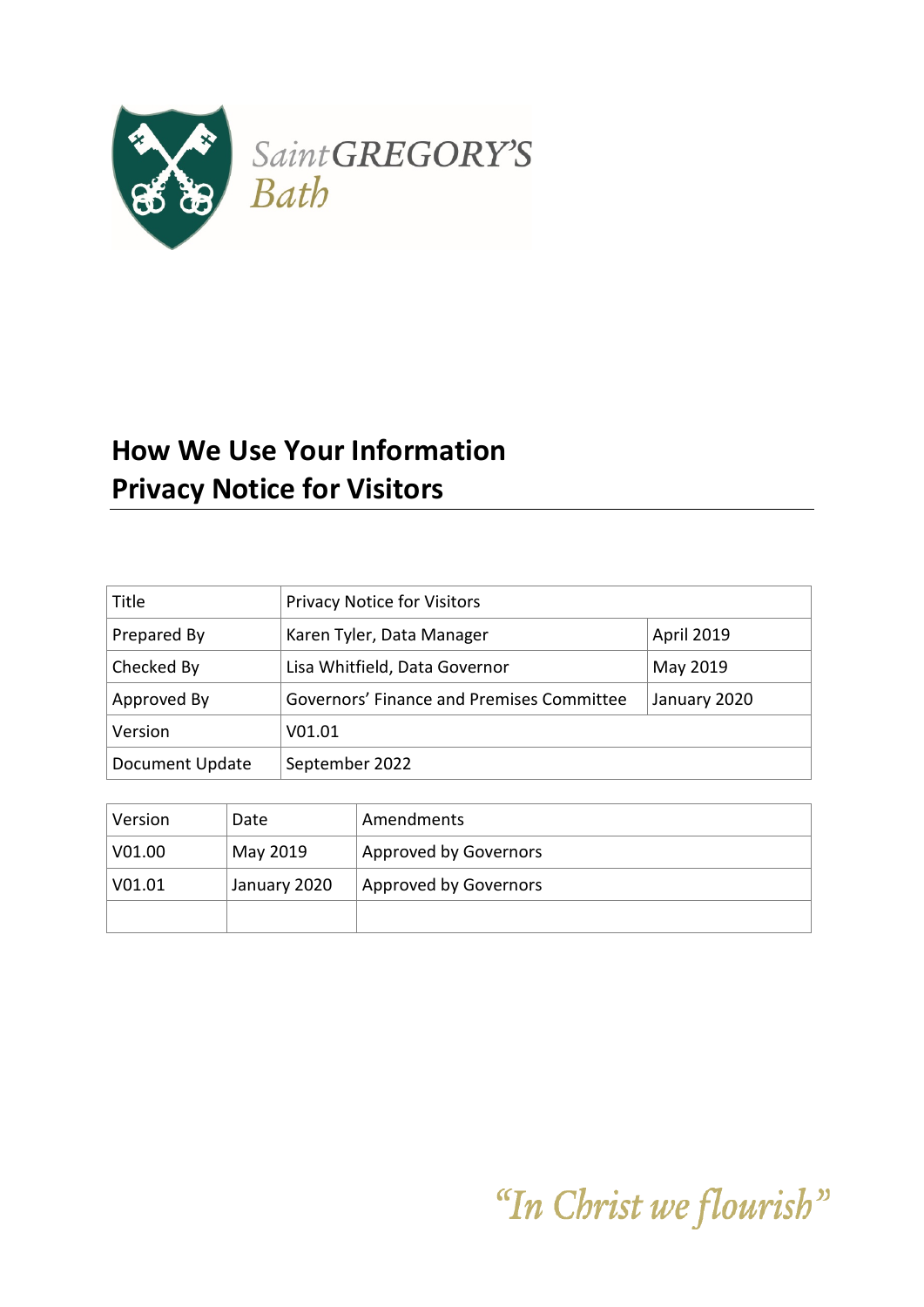### **Introduction**

This notice is for people visiting St Gregory's Catholic College, including outside speakers, supply personnel, student teachers on their placements, staff from other schools or agencies with whom we work, contractors, and volunteers. It explains how and why we collect your personal data and what we do with that data.

St Gregory's Catholic College (the school) is a Data Controller for the purposes of the Data Protection Act 2018. The school has appointed Mrs Karen Tyler as its Data Protection Officer (DPO). You can discuss this notice with her if you have any questions.

## **What is personal data?**

Your personal data is information that identifies you as an individual. The school will collect, hold and process personal data about visitors. The personal data we process may include:

- Name, date of birth, gender;
- DBS number and date of certificate;
- Contact details (address, telephone numbers, email address, the company you work for or the university you are attending if appropriate);
- Contact details of next of kin;
- Car registration numbers;
- Details of payments made to contractors.

The school may also process information about visitors which is classified as 'special category' data, which requires additional protection. For example, we may collect the following special category data:

• Information relating to health (whether physical or mental) or disability information.

These lists are not exhaustive.

#### **How and why do we collect personal data?**

The school may acquire personal data in a number of ways. Most of it will be provided by you when you liaise with a member of the school staff or when we agree a contract with you. Some information will be provided by you when you sign in and out using our Visitor's book. It may also be acquired from the Disclosure and Barring Service.

We collect this information in order to ensure your well-being and safety whilst visiting our school and to ensure the well-being and safety of our students and staff.

#### **What is our lawful basis for using this information?**

If you are providing a service to the school, we will have a contract with you which gives us a legal basis to process your data. If you are a student teacher on a placement with us, you are giving us consent to process your data by agreeing to be part of the BET placement scheme. For other visitors, you are providing us with consent to process your data by signing our Safeguarding Declaration and our Visitor's Book.